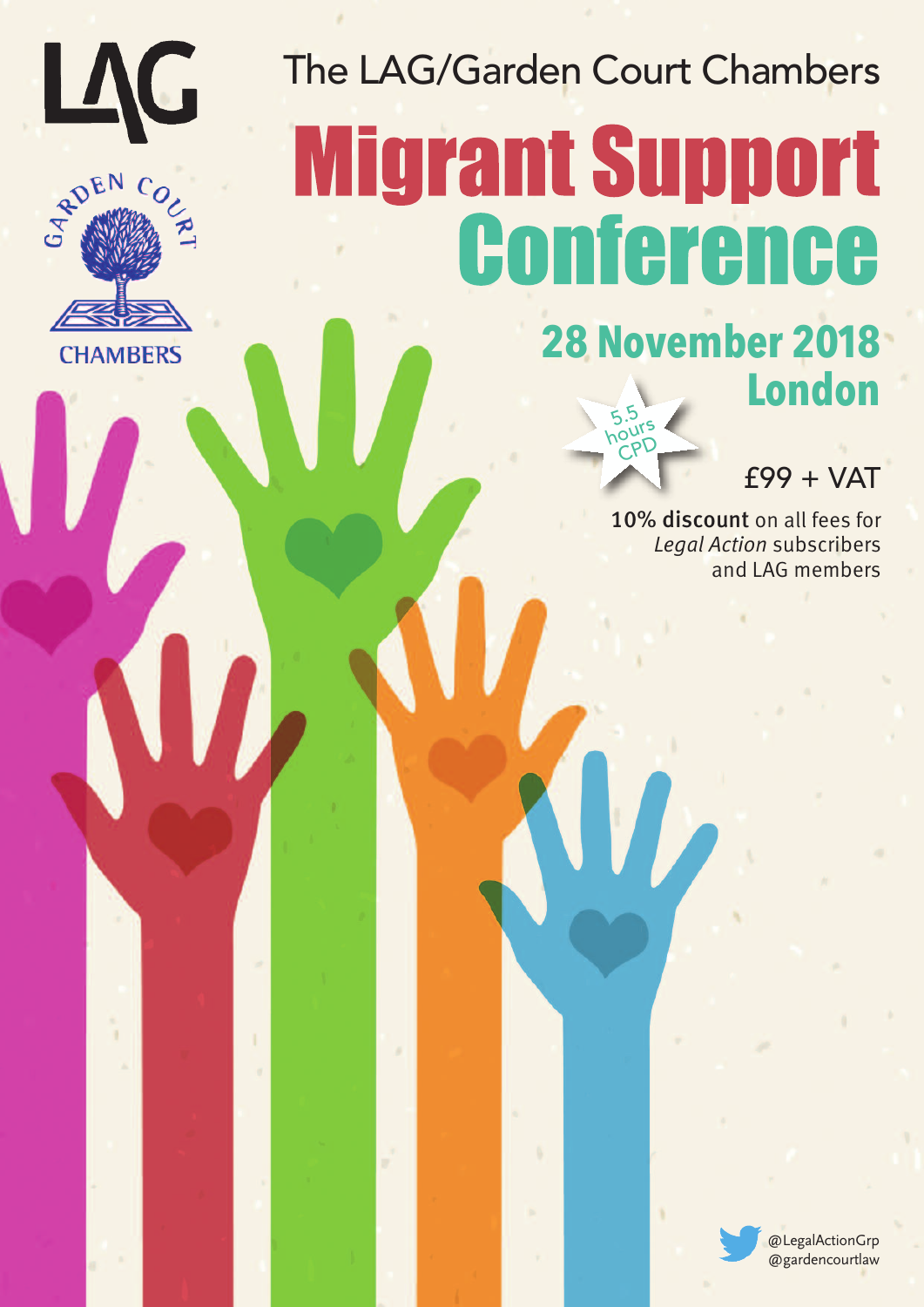# **The LAG/Garden Court Chambers Migrant Support Conference** Garden Court Chambers, London 28 November 2018

#### **5.5 hours CPD £99 + VAT 10% off all fees for new and existing** *Legal Action* **subscribers and LAG members**

The law relating to migrants and asylum-seekers is complicated. Recent years have seen the introduction of the Immigration Acts of 2014 and 2016, as well as more than 45,000 changes to the Immigration Rules. In addition, the government's creation of a 'hostile environment' to deter immigration has resulted in more hurdles and obstacles placed in the way of all migrants, including asylum-seekers, severely curtailing their rights and hindering their access to essential services.

Those working in this complex area of law are often faced with desperate, vulnerable clients, and need to know their legal rights in order to establish their access to housing, welfare benefits and healthcare.

It is against this backdrop that the LAG/Garden Court Chambers Migrant Support conference will take place. Barristers from Garden Court Chambers, many of whom have appeared in cases challenging aspects of the hostile environment, will present authoritative legal perspectives on migrant support. They will be joined by expert presenters from organisations operating on the ground who will be able to articulate the practical implications of interpreting the law and share their valuable experiences.

## **Who should attend?**

Lawyers working with migrant clients, advice workers and local authority staff in social services and legal departments as well as case workers from migrants' rights organisations and charities will find attending this conference invaluable.

# LAG publications of interest



## **Housing Law Handbook**

*Fourth edition* Diane Astin

'This is a superb reference book covering all aspects

of housing law and any adviser or legal practitioner acquiring the book will have a complete housing resource at their disposal.' *Adviser*

**Housing Law Handbook**, now in its fourth edition, has established itself as an essential resource for housing lawyers and advisers. It combines comprehensive coverage of the substantive law with a practical approach, focusing on procedure and the common problems faced by practitioner.

October 2018 • Pb 978 1 912273 04 1 • 1168pp

PB £60 · eBook £60 · Pb & eBook Bundle £85.50



## **Tribunal Practice and Procedure**

*Fourth edition* Edward Jacobs

This is the most comprehensive and authoritative guide to the

integrated tribunal system created by the Tribunals, Courts and Enforcement Act 2007. It provides a structured approach to the practice and procedure of tribunals, setting the rules of procedure in context and providing a framework for understanding and analysing the practices that apply to them.

2016 • Pb 978 1 908407 72 6 • 798pp

Pb £65 · eBooks £65 · Pb & eBook bundle £92.95



## **Community Care and the Law** *sixth edition*

Luke Clements

Delegates will be able to buy selected

to buy Spooks<br>LAG bookseemee<br>at a special count!

This is the pre-eminent legal text on adult social care law. The sixth edition

has involved a comprehensive revision of this established text to provide an up-todate analysis of the law relating to the rights of adults in need and carers in England, presenting this complex area of law with clarity but without over-simplification. It provides a detailed route map through the law and offers practical guidance on how it impacts on procedures and services.

April 2017 • Pb 978 1 908407 82 5 • 1024pp

Pb £65 · eBooks £65 · Pb & eBook bundle £92.95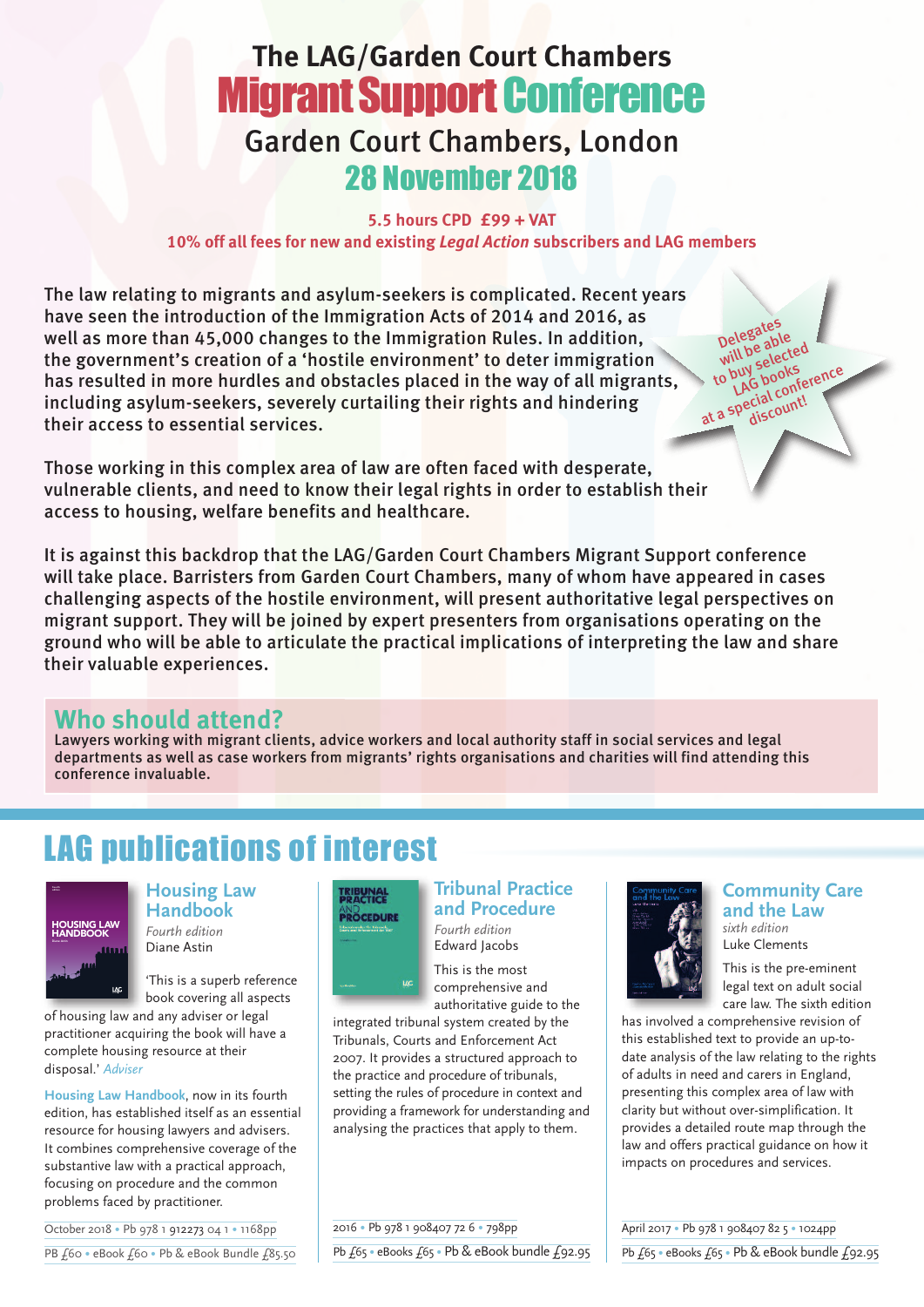## **Draft programme**

- 09.00 Registration
- 09.40 Plenary Amanda Weston QC, Garden Court Chambers
- 10.00 Immigration/Asylum Louise Hooper, Garden Court Chambers Greg Ó Ceallaigh, Garden Court Chambers
- 11.00 Coffee break
- 11.25 Breakout 1 (choose one)

**A.** Welfare Benefits Desmond Rutledge, Garden Court Chambers William Ford, Osbornes Law

**B.** Adult Care Tim Baldwin, Garden Court Chambers Katy Robinson, Wilson Solicitors LLP

## 12.45 Lunch break

13.45 Breakout 2 (choose one)

**C.** Asylum Support Irena Sabic, Garden Court Chambers Deborah Gellner, Asylum Support Appeals Project (ASAP)

**D.** Healthcare Rayah Feldman, Maternity Action Sasha Rozansky, Deighton Pierce Glynn

## 15.00 Coffee break

15.20 Breakout 3 (choose one)

## **E.** Housing

Tessa Buchanan, Garden Court Chambers Chai Patel, Joint Council for the Welfare of Immigrants (JCWI)

## **F.** Child care

Gráinne Mellon, Garden Court Chambers Connor Johnston, Garden Court Chambers

16.40 Q&A, closing remarks and next steps

Please note the programme is liable to change – for the most up-to-date version visit **www.lag.org.uk/events**



## **Adult Social Care Law**

Stephen Knafler QC

'Throughout the book, the fruits of careful editorial decisions shine through and reflect Stephen

Knafler's huge expertise in the area.' *Alex Ruck Keene, Mental Capacity Law and Policy*

'This is likely to become one of the "must have" texts for community care practitioners.' *Karen Ashton, Elder Law Journal*

'[This] is an excellent book … whilst good for people coming new to the subject it is also of use to seasoned practitioners.' *Local authority solicitor*

October 2016 • Pb 978 1 908407 78 8 • 982pp

PB £65 · eBook £65 · Pb & eBook Bundle £92.95



## **Children's Social Care Law**

Stephen Knafler QC

*Children's Social Care Law* is a comprehensive guide for those advising children with care and

support needs through a complex web of legislation, guidance and case law. The author expertly brings together key issues in education, health and social care law in England and Wales, including those in overlapping areas such as the NHS, mental health and support for asylum-seekers and persons from abroad, alongside wider issues that touch upon the welfare of children.

April 2018 • Pb 978 1 908407 80 1 • 1104pp

PB  $f65 \cdot$  eBook  $f65 \cdot$  Pb & eBook Bundle  $f92.95$ 



#### **NHS Law and Practice** David Lock QC and Hannah Gibbs

'*NHS Law and Practice* … is truly a ground-breaking book … there has until

now been nothing remotely comparable to this book or focusing on the very important topics with which *NHS Law and Practice* is concerned … No one, within or outside the NHS, who needs to understand the legal structures and frameworks within which the NHS operates can afford to be without *NHS Law and Practice***.**' *Sir James Munby, President of the Family Division, from his foreword.*

May 2018 • Pb 978 1 912273 06 5 • 1032pp

PB  $f$ 70 • eBook  $f$ 70 • Pb & eBook Bundle  $f$ 100.10

**For more information and to order visit lag.org.uk/bookshop**